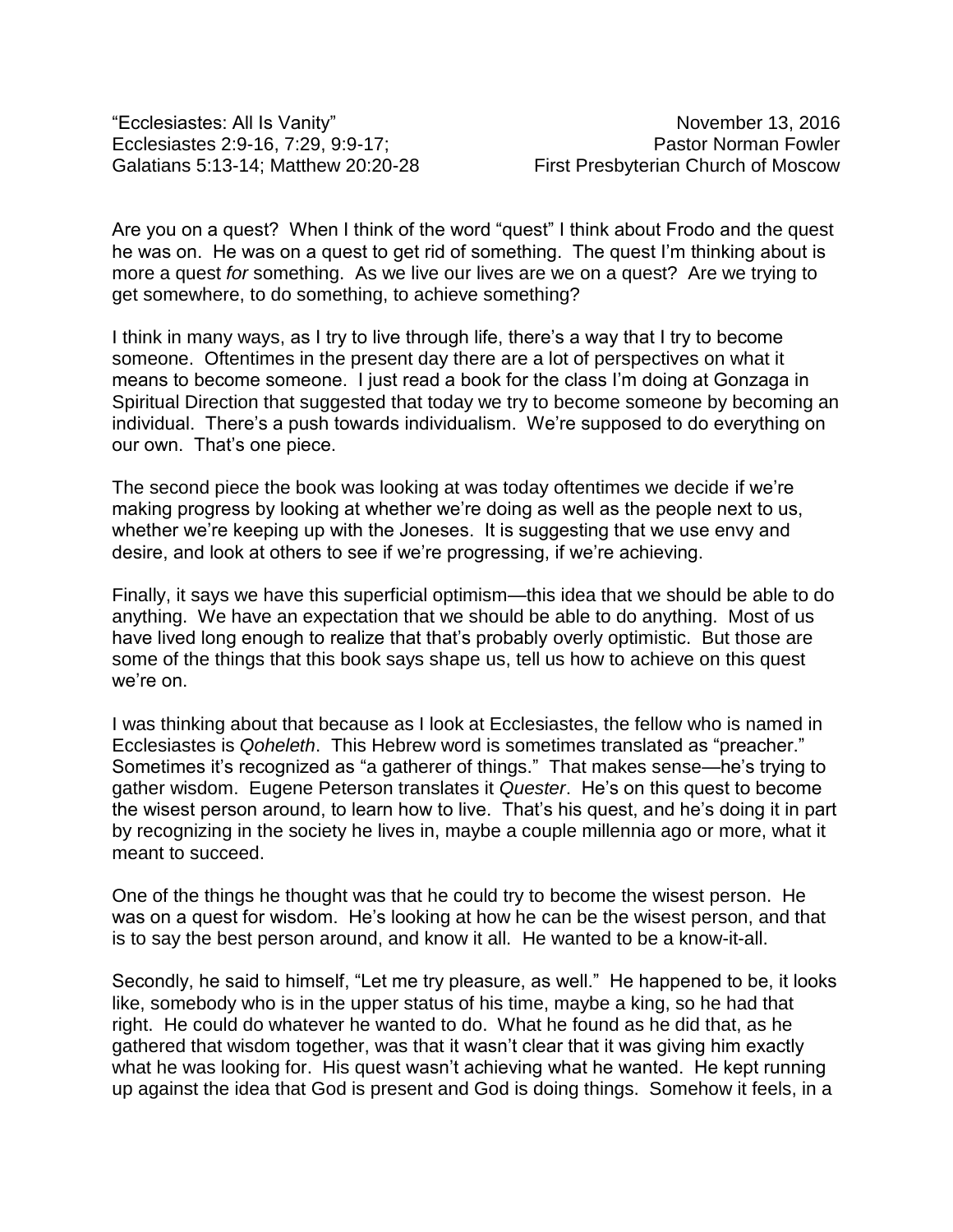way, that his quest was to become parallel with God, to have that kind of wisdom and control. Yet, as he does that he begins to struggle. He wanted to have it all. Does that sound familiar—to want to have it all?

His attempt to have it all will lead somewhere. Let's follow along as we read about some of the things he found as he tried to have it all. He said, "I will be wise, but it was far from me. That which is far off and deep, very deep, who can find it out?" (Chapter 7) He looked around and said, "I saw that under the sun, the race was not to the swift nor the battle to the strong, nor the bread to the wise, nor the riches to the intelligent." He was wondering, "Why doesn't this just work the way I want it to?"

He's got that story about the city under siege and the poor wise man who is able to save the city. He recognizes that wisdom was really important, but afterwards, the wise man stays a poor man. He struggles with all of that. He sees oppression and he sees the suffering of people, and he doesn't understand it. It doesn't fit with the wisdom he's learning. He becomes a bit disillusioned. He says, "Here I am powerful, beginning to have all this wisdom, and yet I'm going to have the same fate as all these fools that I see. What is the end? I'll die, just like the fools die."

He becomes disillusioned. He says, "What's the point of it all?" That's when he starts saying things like all is vanity; it's like chasing after the wind. That's one of the reasons I think we don't like to read Ecclesiastes that well, although it stays one of those books that people keep bringing up in different ways. We can find out that there's nothing new under the sun, and there's a time for everything, and for everything there is a season. But we, at least I, don't like this idea that all is vanity and all is chasing after the wind. When he says "vanity" the word there can mean a vapor or smoke. So I think his problem is that he can see that there's something, or he can feel the wind and he doesn't have control over it. He, as an individual, can't gain mastery over it. He can't know that he's better than everybody else. He becomes disillusioned and asks, "What's the point?"

I think it's easy to get disillusioned in our own world, in our own time. The achievements we're expected to achieve, the ways we're supposed to go don't always pan out. The Quester does come to a conclusion, however. He recognizes that while he is disillusioned with he wanted to achieve, he knows that whatever God does endures forever so that all should stand in awe before him.

He also recognizes the words God gives us, the wisdom God gives us is valuable. I like the way Eugene Peterson translates it: "The words of the wise prod us to live well. They are like nails hammered home that hold life together." He may never feel like he's fully got his mind around wisdom and found the control he wanted, but he does recognize that somehow that wisdom matters and it makes life better. It holds it together.

He has this little aside where it's really good to have a friend. He has those kind of moments where he sees what wisdom does. He's just disillusioned that it has not made